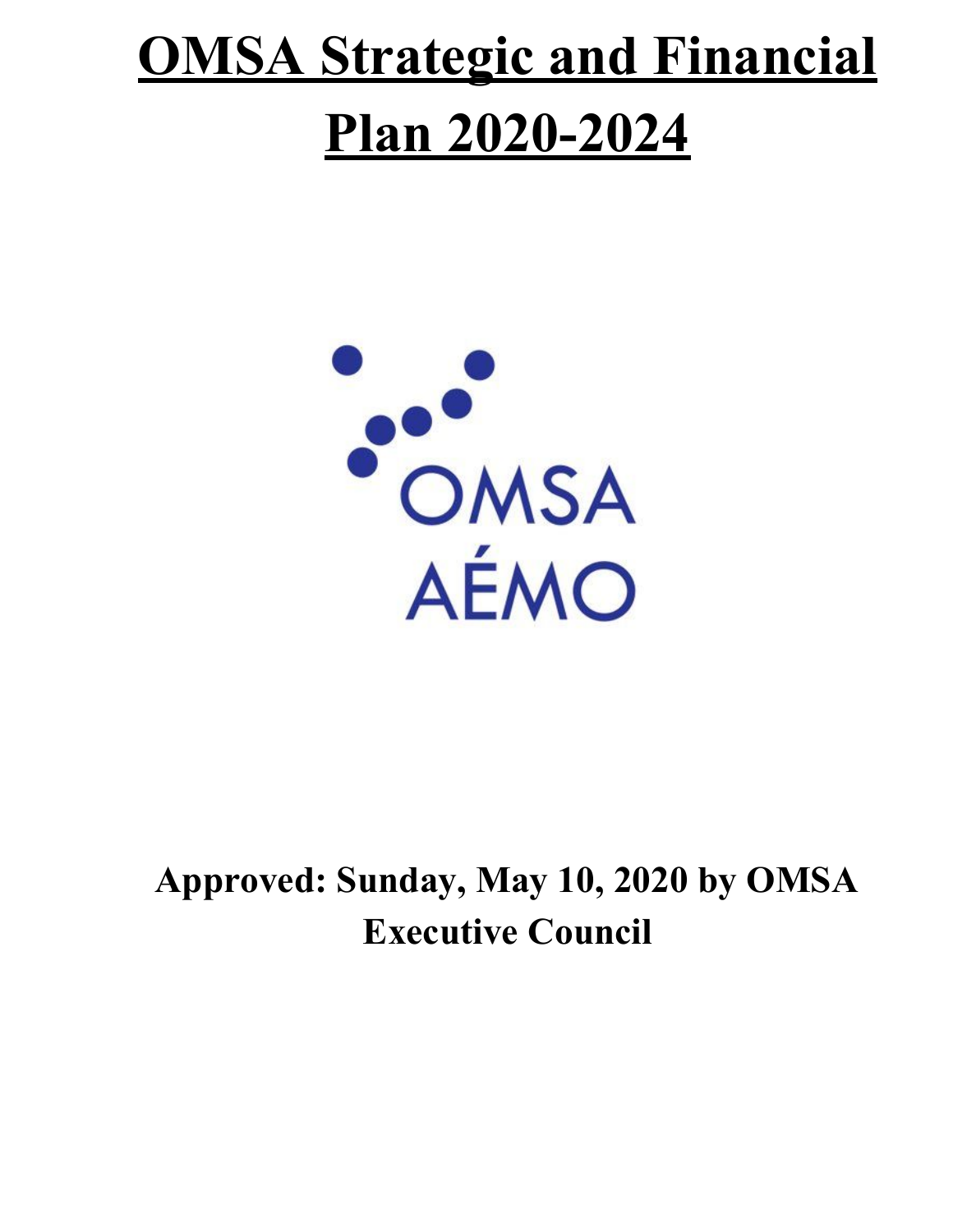

## Ontario Medical **OMSA :..** AÉMO Association des étudiant e's

|  | <b>Table of Contents</b> |
|--|--------------------------|
|  |                          |

| <b>Abbreviations List</b>                                             | $\boldsymbol{2}$ |
|-----------------------------------------------------------------------|------------------|
| Vision, Mission, and Values                                           | 3                |
| <b>Executive Summary:</b>                                             | 4                |
| <b>The Strategic Planning Process:</b>                                | 5                |
| <b>Strategic Goals:</b>                                               | 6                |
| Increased Diversity in OMSA, Medical Schools, and Curriculum          | 6                |
| Improved Wellness Culture in Medical Education                        | 8                |
| Supported Career Exploration for Medical Students                     | 10               |
| <b>Improved Institutional Memory</b>                                  | 11               |
| <b>Increased Financial Stability</b>                                  | 12               |
| Improved Effectiveness of Internal Operations                         | 13               |
| Improved Delineation between OMA Section of Medical Students and OMSA | 14               |
| <b>Appendix A: Organizational Chart</b>                               | 15               |
| Appendix B: OMSA Strategic Plan Authors List                          | 16               |
| <b>Appendix C: Environmental Scan</b>                                 | 17               |
| <b>Appendix D: Emerging Issues document</b>                           | 18               |
| <b>Appendix E: SWOT Analysis</b>                                      | 19               |
| <b>Appendix F: Financial Graph</b>                                    | 20               |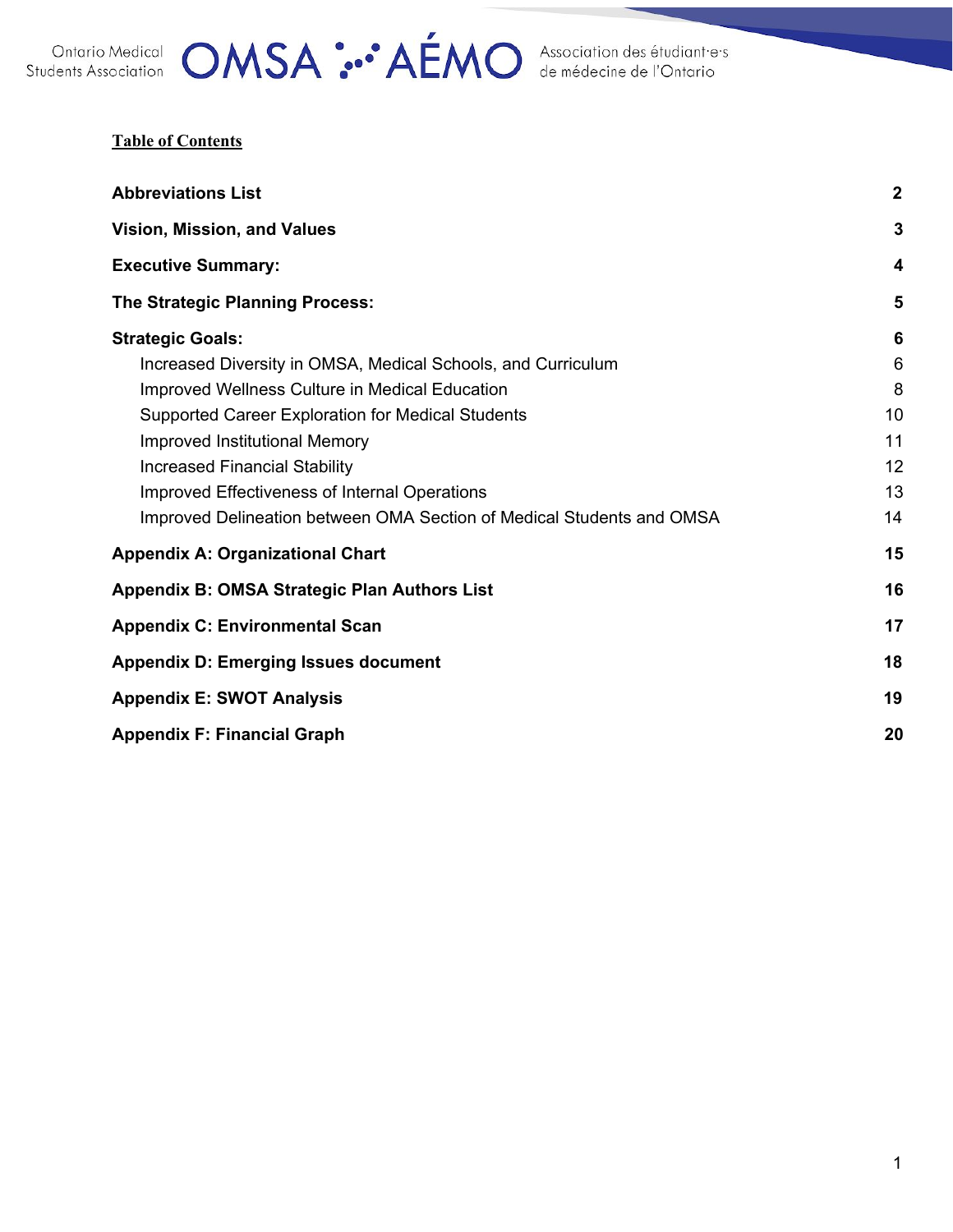

### OMSA :<sup>..</sup> AÉMO Association des étudiantes

#### <span id="page-2-0"></span>**Abbreviations List**

**AFMC** - Association of Faculties of Medicine of Canada **BPAS** - Best Practices in Application and Selection **CARMS -** Canadian Resident Matching Service **CFMS** - Canadian Federation of Medical Students **CMA** - Canadian Medical Association **COFM** - Council of Ontario Universities **CPSO** - College of Physicians and Surgeons of Ontario **EDI** - Equality, Diversity, Inclusion **ISAP-** Indiginous Student Application Program **MOH** - Ontario Ministry of Health **OMA** - Ontario Medical Association **OMSW** - Ontario Medical Student Week **SES** - Socioeconomic Status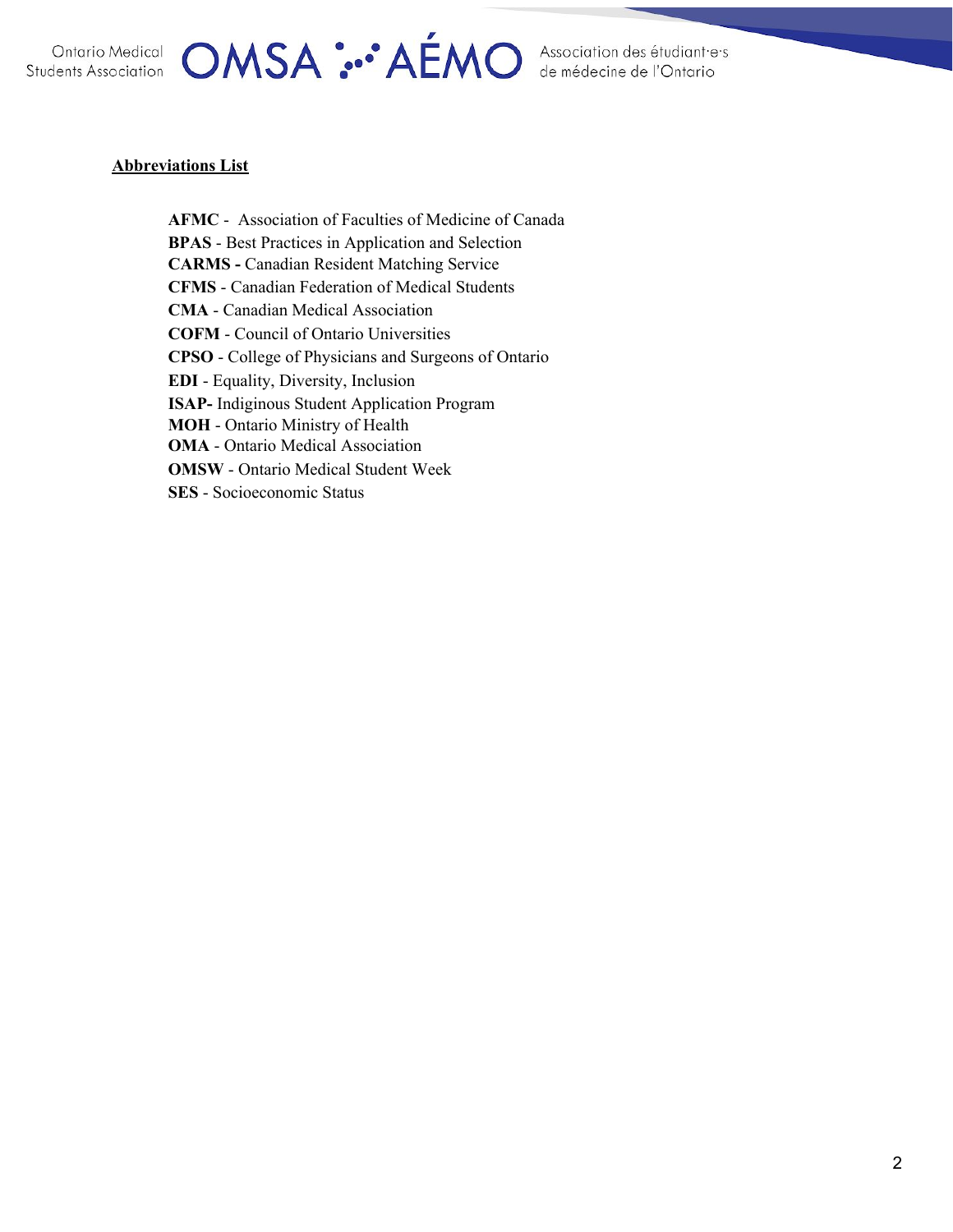OMSA : AÉMO Association des étudiantes

#### <span id="page-3-0"></span>**Vision, Mission, and Values**

**Vision:** A compassionate and empowered Ontario medical student body

**Mission:** Represent and advocate for Ontario medical students, their education and wellness, the systems in which they work, and the communities that they serve

**Values:**

- 1) **Inclusion:** Provide students with an inclusive representative body that prioritizes equity and diversity.
- 2) **Transparency:** Continuously strive to ensure transparency in representation and governance.
- 3) **Connection:** Promote opportunities for medical students across Ontario to connect and collaborate on projects and initiatives.
- 4) **Growth:** Work to create educational and extra-curricular environments that promote personal growth and advance skills for medical students.

We prioritize these values so that Ontario Medical Students can become the best physicians they can be for their *patients.*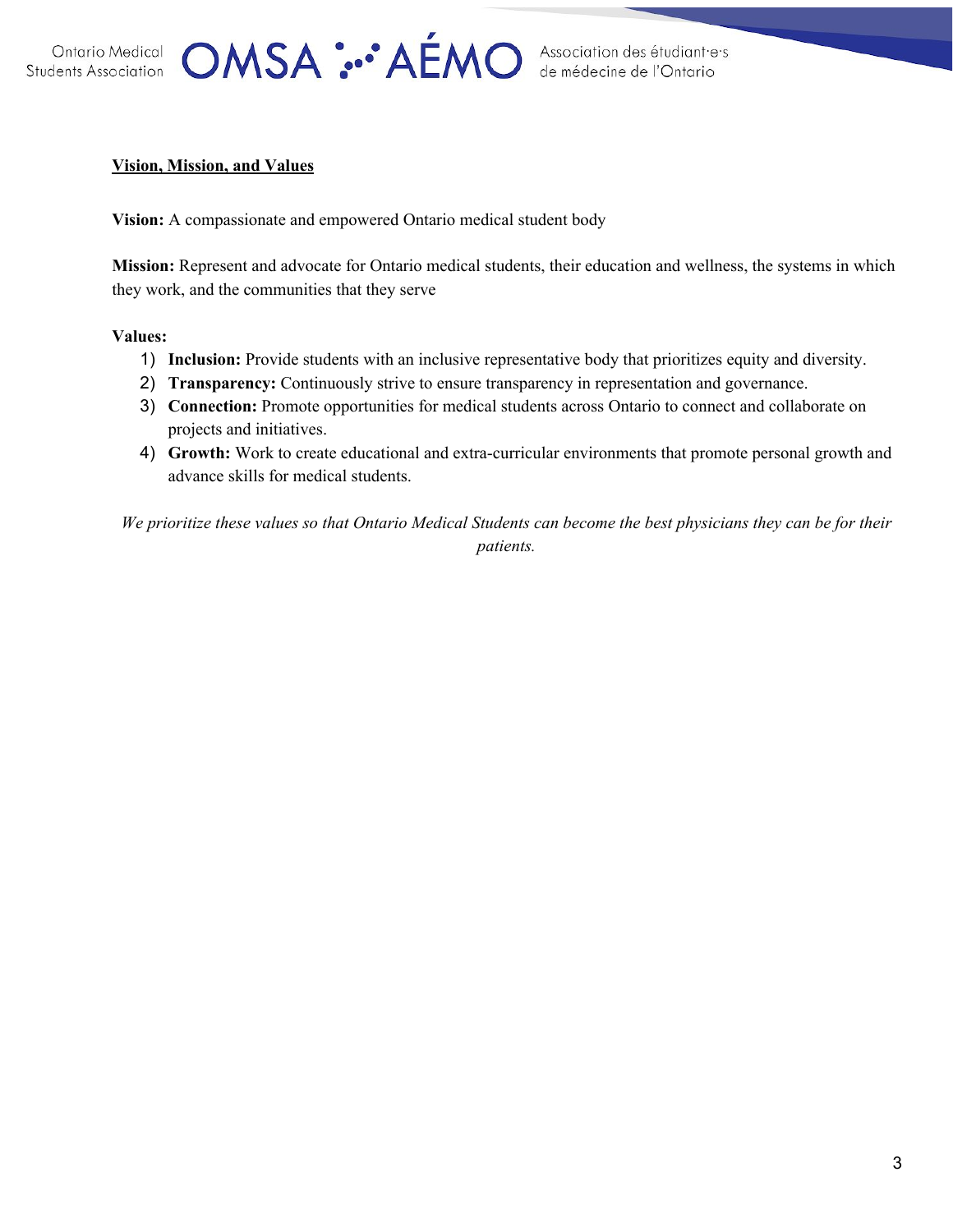### OMSA : AÉMO Association des étudiantes

#### <span id="page-4-0"></span>**Executive Summary:**

The Ontario Medical Student Association (OMSA) is a completely student-run organization that functions as the dedicated student voice to the Ontario Medical Association (OMA). OMSA is composed of elected Officers who oversee the main portfolios within the organization, representatives from each Ontario Medical School, and various committees (see Appendix A).

This year, the OMSA Council has been working hard to establish a concrete mission, vision, and strategic plan for the Ontario Medical Students Association that will guide our organization in its activities and goals in the years ahead. Our rationale for undergoing these governance initiatives was multifold, but the primary motivation for this was because of the incredible growth that our organization has undergone over the last five years. This growth has included new events, as well as new committees and subcommittees, that focus on emerging student priorities. Given that the membership of the OMSA Council changes from year to year, often in its entirety, our goal this year was to anchor the organization in a concrete direction, on the basis of our student body's values, that will maximize the potential of the next five years and beyond.

We began soliciting student opinions on their priorities in May 2019 at the annual Leadership Summit event, in which we ran different focus groups to identify what the study body believed to be the most relevant priorities. This activity highlighted three areas of work that students believed were important to their medical school experience: **diversity, wellness, and transparency**. Throughout the year, we have been building on the ideas that were brainstormed at the Leadership Summit to translate these ideas into succinct mission, vision, and value statements. We have also elaborated on these goals and developed actionable items that will effectively address students' concerns over the next five years, which we have summarized within our Strategic Plan. It is our hope that this document will provide a direction for the organization, as well as enable greater accountability between OMSA Council and the student body at large. Our intention is that it will be a guide for the future of our organization - one that will continue to evolve as student priorities and perspectives change over time. Above all, we aim to continue operating as an organization that is run by students and for students, and we hope that the efforts reflected in the following document will help us move closer towards remaining true to this goal.

We thank the OMSA Governance Committee for their work to create this plan (see Appendix B).

Sincerely,

Sharion Jung

Debbie Brace, OMSA Chair 2019-2020 Sharon Yeung, OMSA Co-Chair 2019-2020

RUGOoghag

Rae Woodhouse, OMSA Director of Finance and Internal Affairs 2019-2020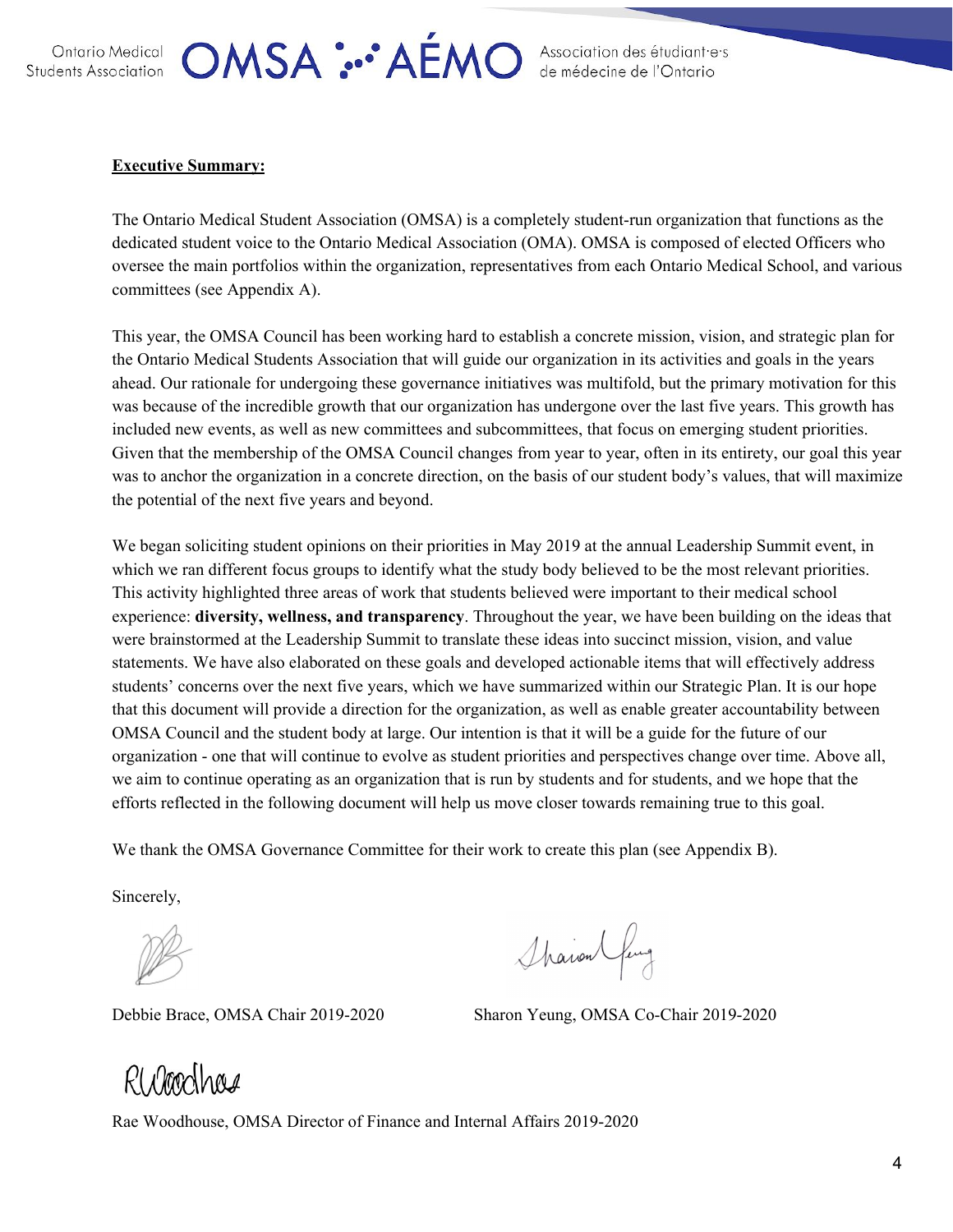### OMSA : AÉMO Association des étudiantes

#### <span id="page-5-0"></span>**The Strategic Planning Process:**

The 2019-20 OMSA Governance Committee, under the leadership of the OMSA Director of Finance (Rae Woodhouse) and with consultation from the OMSA Chair and Co-Chair, has worked to create the first Strategic Plan of this organization. In the creation of this Strategic Plan, the Governance Committee carried out an environmental scan of the key external forces, an internal scan of the organization's current state and an evaluation of the general membership's priorities.

An environmental scan of the current issues facing the organization's target audience, medical students in Ontario, as well as a scan of the key external forces that target the same audience as OMSA was conducted. Major influential organizations were identified to be the CMA (Canadian Medical Association), OMA (Ontario Medical Association) and the CFMS (Canadian Federation of Medical Students). A review of their programming for Ontario Medical students was carried out, and the programs were listed in the Environmental Scan document (Appendix C). The comparison between these two lists were helpful in identifying key directions for OMSA to develop.

With a recognition for the importance of a methodological approach to developing the strategic priorities of OMSA, an internal scan of the Strengths, Weaknesses, Opportunities and Threats (SWOT analysis) of the organization was carried out. This SWOT analysis (Appendix D) was a collaborative effort between the Governance committee and the OMSA Co-Chair. The key themes extracted from this analysis guided the development of the Strategic Goals and thereby allowed for a well-informed and holistic approach to be taken when developing the goals that aimed for the improvement of OMSA's internal operations.

The development of the Strategic Goals was also significantly influenced by the results of the "Emerging Issues" Document (Appendix E) that was created at the Leadership Summit/OMSA General Meeting in May of 2019. This document was prepared through robust reflection and consultation with representatives from all six member schools. The OMSA Governance Committee transformed the top three issues identified through this exercise into Strategic Goals and created implementation plans for each of these goals to facilitate them coming to fruition by 2023. Due to the fact that the issues highlighted in this document were brought forward and voted on by OMSA general members, the inclusion of this document in our strategic planning process ensured that the priorities of the OMSA membership were taken into account.

In order to support the execution of the Strategic Goals that have been set out in this document, the Governance committee also granulated the plan into key strategic objectives, metrics of success and steps for implementation.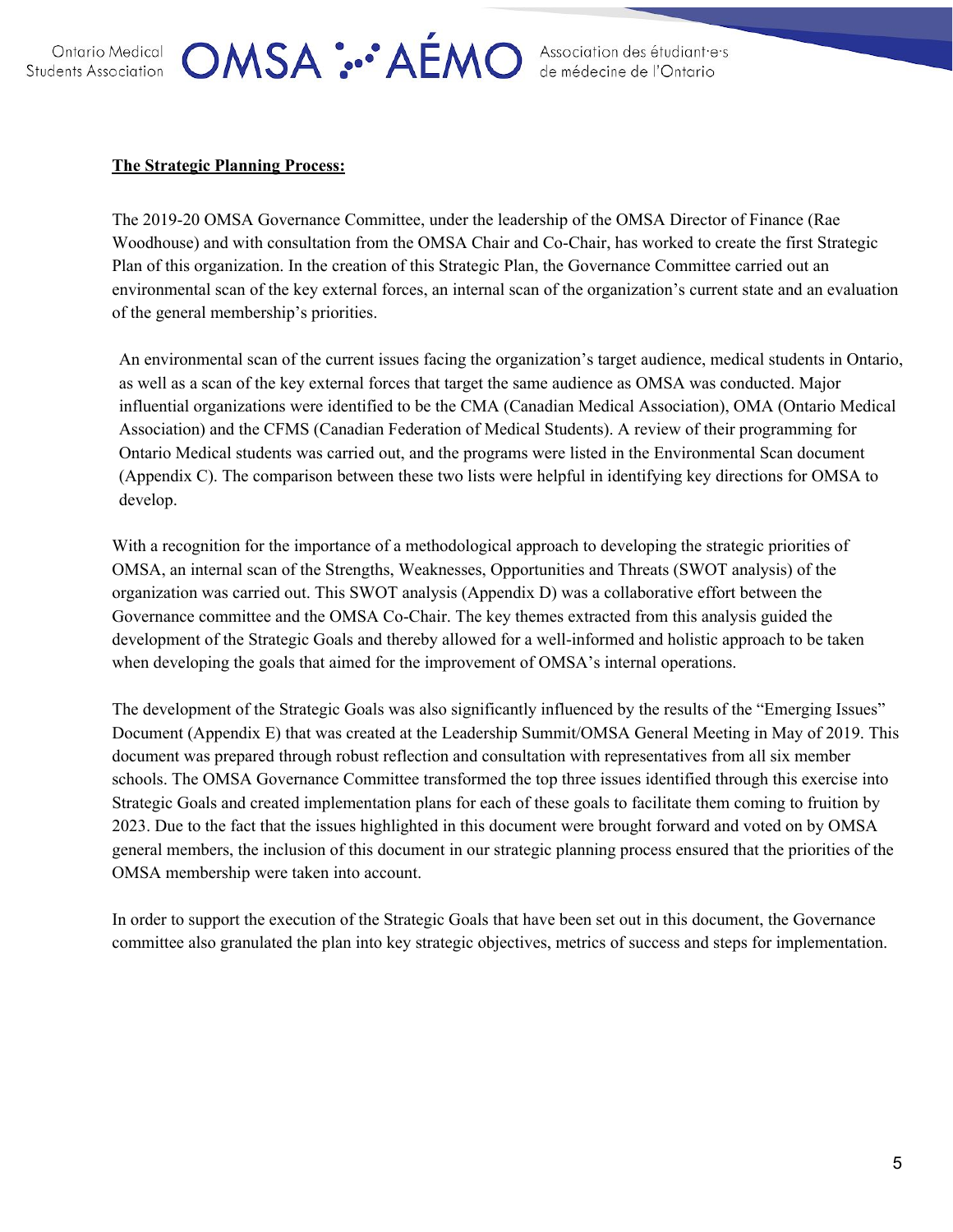

### OMSA : AÉMO Association des étudiantes

### <span id="page-6-1"></span><span id="page-6-0"></span>**Strategic Goals:**

### **1) Increased Diversity in OMSA, Medical Schools, and Curriculum**

#### Objectives:

- 1. Advocate for increased diversity (race, SES, etc.) within medical schools across Ontario, that is more accurately representative of the general population
- 2. Better support underrepresented groups in medical school
- 3. Help equip our medical students with the ability to better serve patients from incredibly diverse backgrounds, in a safe and supportive manner
- 4. Increase the robustness of research and information shared in medical curricula, such that signs, symptoms, and diagnoses accurately represent various presentations in different populations
- 5. Share best practices amongst schools regarding equity, diversity and inclusion

#### Metric of Success:

- 1. All medical schools collect and publish their demographic admissions data
- 2. Institutions actively work to diversify their classrooms, in terms of learners and teachers
- 3. Schools have created comprehensive, mandatory EDI training for all medical students and staff
- 4. Students have easy access to, and feel comfortable using reporting tools when faced with discrimination
- 5. Institutions modify their course materials to include a diverse range of patient cases, images, and clinical presentations.

Implementation Plan:

| Action Item:                                                                                                                                                                                                                                                                                                                       | Person/Committee Responsible: |
|------------------------------------------------------------------------------------------------------------------------------------------------------------------------------------------------------------------------------------------------------------------------------------------------------------------------------------|-------------------------------|
| Advocate for the creation of MD application streams<br>for anyone who is considered underrepresented and/or<br>marginalized in the medical community (similar to<br>BSAP and ISAP at UofT), including but not limited to<br>sharing resources, creating a tool kit, and supporting<br>students in their discussions with the UGME. | VPs of Advocacy and Education |
| Increase the number of underrepresented or<br>marginalized medical students who are on OMSA<br>council and committees, and who attend OMSA<br>events.                                                                                                                                                                              | Executive Council             |
| Advocate to medical schools for the collection and<br>publication of demographic admissions data                                                                                                                                                                                                                                   | VPs of Advocacy and Education |
| Create an online campaign that amalgamates different<br>resources that students can access when faced with<br>discrimination                                                                                                                                                                                                       | VP of Student Affairs         |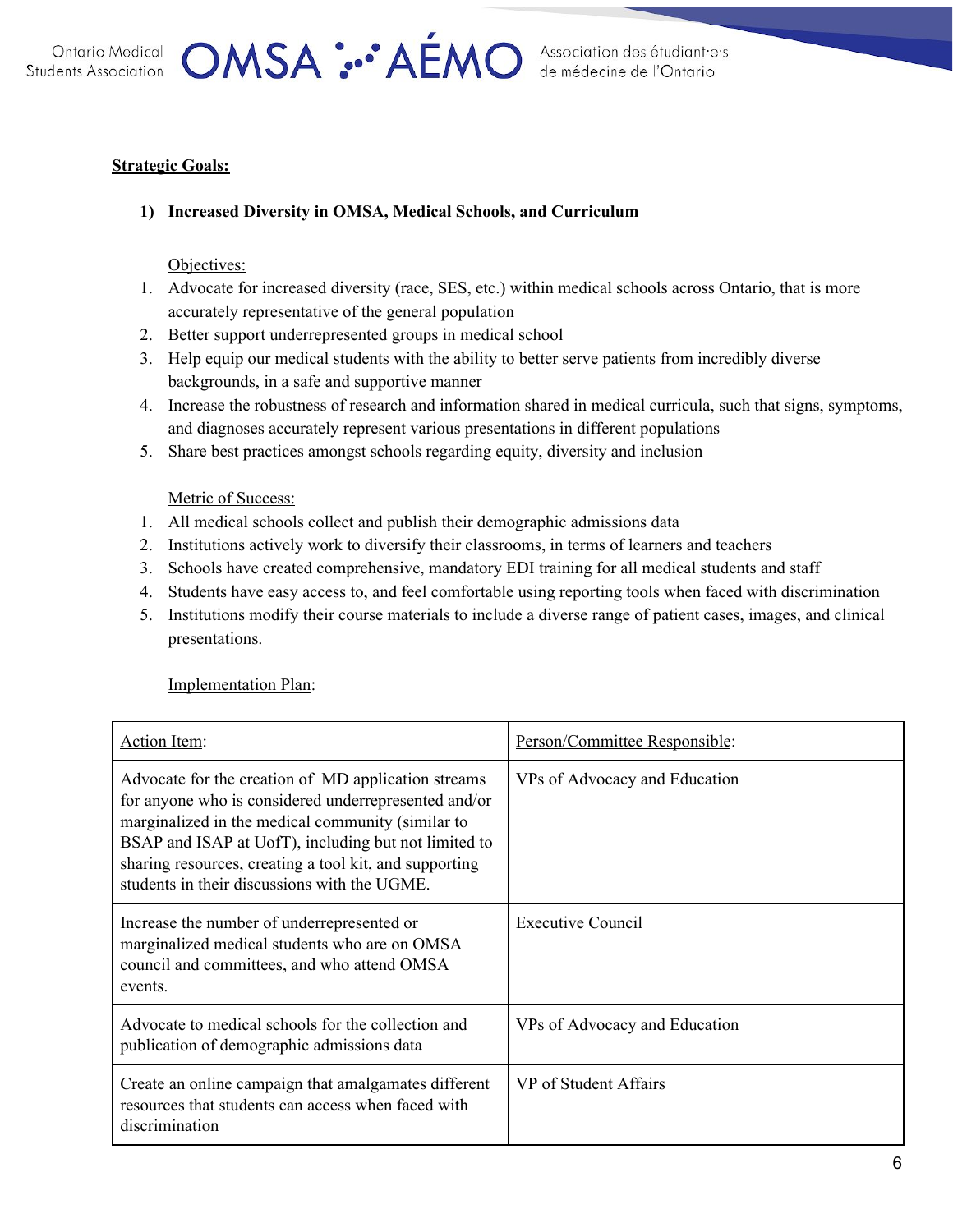## Ontario Medical **OMSA :..** AÉMO Association des étudiant e's

| Support diversity-based mentorship programs, through<br>expanding the existing OMSA Mentorship Program,<br>and/or supporting similar initiatives at individual<br>schools (such as the DMP at UofT)                                                                                                                                                                  | VP of Student Affairs                |
|----------------------------------------------------------------------------------------------------------------------------------------------------------------------------------------------------------------------------------------------------------------------------------------------------------------------------------------------------------------------|--------------------------------------|
| Advocate for mandatory EDI training for all medical<br>students and staff in medical schools                                                                                                                                                                                                                                                                         | VPs of Student Affairs and Education |
| Initiate annual EDI training for all OMSA executives                                                                                                                                                                                                                                                                                                                 | VP Operations and President          |
| Encourage medical research that supports<br>underrepresented groups as both researchers and<br>participants                                                                                                                                                                                                                                                          | VPs of Advocacy and Education        |
| Help create working groups within each school that<br>will revise medical curricula for inherent bias, and<br>actively include more diverse and robust research,<br>patient cases, images, and clinical presentations. E.g.<br>Clinical presentations of dermatological conditions on<br>darker skin, or realistic harm reductionist approaches<br>for patient cases | VPs of External Affairs              |
| Help create a channel for medical schools to<br>communicate and share best practises regarding EDI<br>work                                                                                                                                                                                                                                                           | VPs of External Affairs              |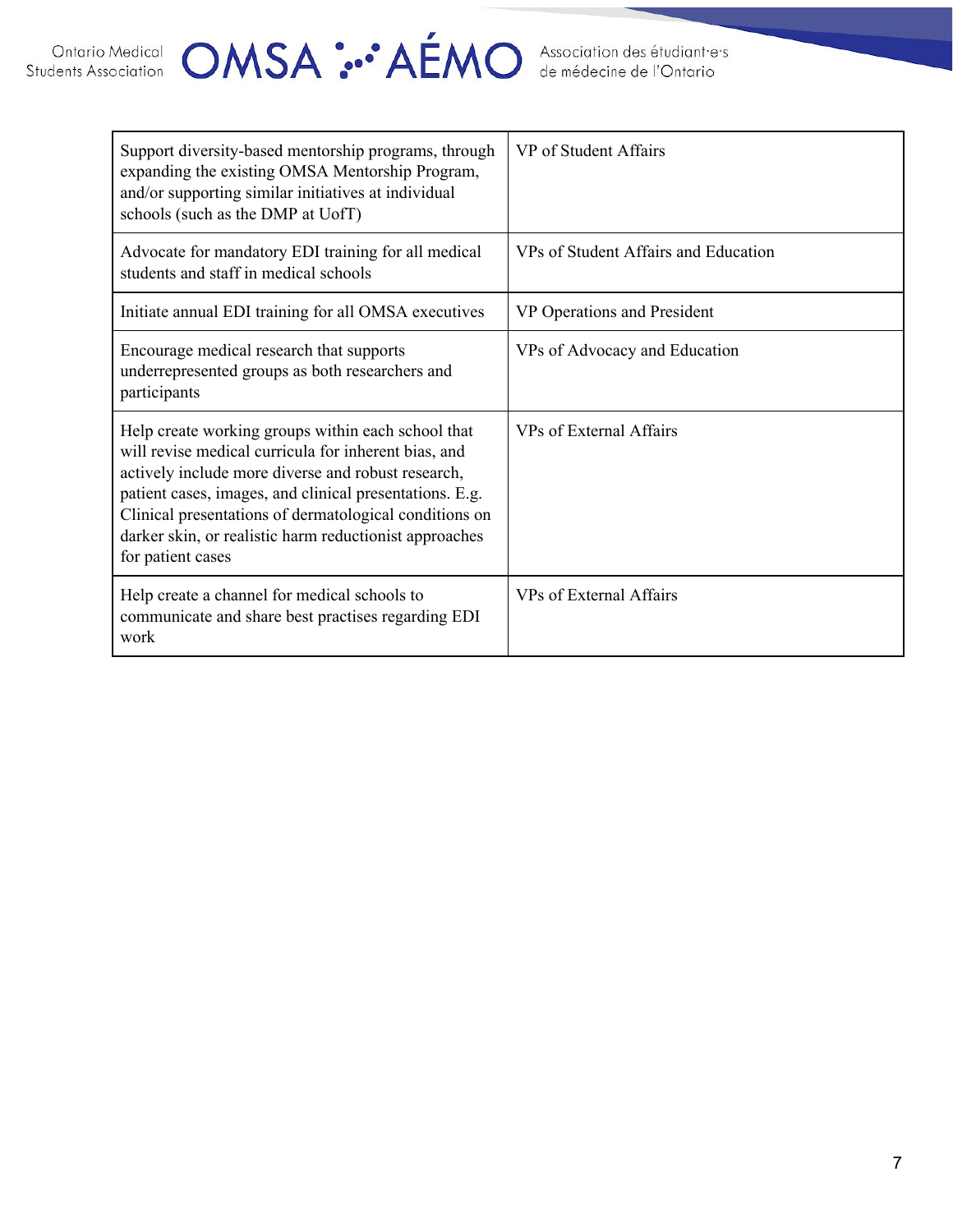OMSA : AÉMO Association des étudiantes

#### <span id="page-8-0"></span>**2) Improved Wellness Culture in Medical Education**

#### Objectives:

- 1. Advocate for the creation of programs and initiatives that support the mental wellbeing of medical students at each Ontario medical school
- 2. Facilitate the normalization of self-care and student's ability to champion their own mental health
- 3. Advocate for increased access to mental healthcare resources

#### Metric of Success:

- 1. There is an equivalent curriculum across all Ontario medical schools that covers themes related to the unique mental health challenges that students encounter at each stage of medical training and ways to combat that
- 2. There are a certain number of days of the school year that students can dedicate towards self-care, in effect excusing them briefly from academic programming at the various Ontario medical schools
- 3. Students feel that their mental wellbeing is made a top priority by their respective medical schools
- 4. Students feel comfortable reaching out to their respective medical schools for help, whether it is academic, psychological, or emotional in nature
- 5. Students have available to them dedicated one-on-one confidential counselling sessions by mental health coaches at their respective medical schools
- 6. There are a myriad of mental healthcare resources available and accessible to each and every Ontario medical student

| <b>Action Item</b>                                                                                                                                                                                                                    | Person/Committee Responsible                                                                      |
|---------------------------------------------------------------------------------------------------------------------------------------------------------------------------------------------------------------------------------------|---------------------------------------------------------------------------------------------------|
| Creation of a position papers that advocate for the<br>implementation of a mandatory mental wellness<br>curriculum and increased transparency from the CPSO<br>in regard to mental health disclosures at the end of<br>medical school | <b>Ontario Political Advocacy Committee</b>                                                       |
| Creation of a position paper that advocates for the<br>value in having elective self-care days                                                                                                                                        | <b>Ontario Political Advocacy Committee</b>                                                       |
| Establishing a channel of communication with the<br>leadership at the various Ontario medical schools to<br>facilitate the integration of the Ontario-wide medical<br>student wellness curriculum and dedicated self-care<br>days     | VPs of External Affairs, Education<br>Committee, VP Student Affairs, and<br><b>OMSA</b> President |

Implementation Plan: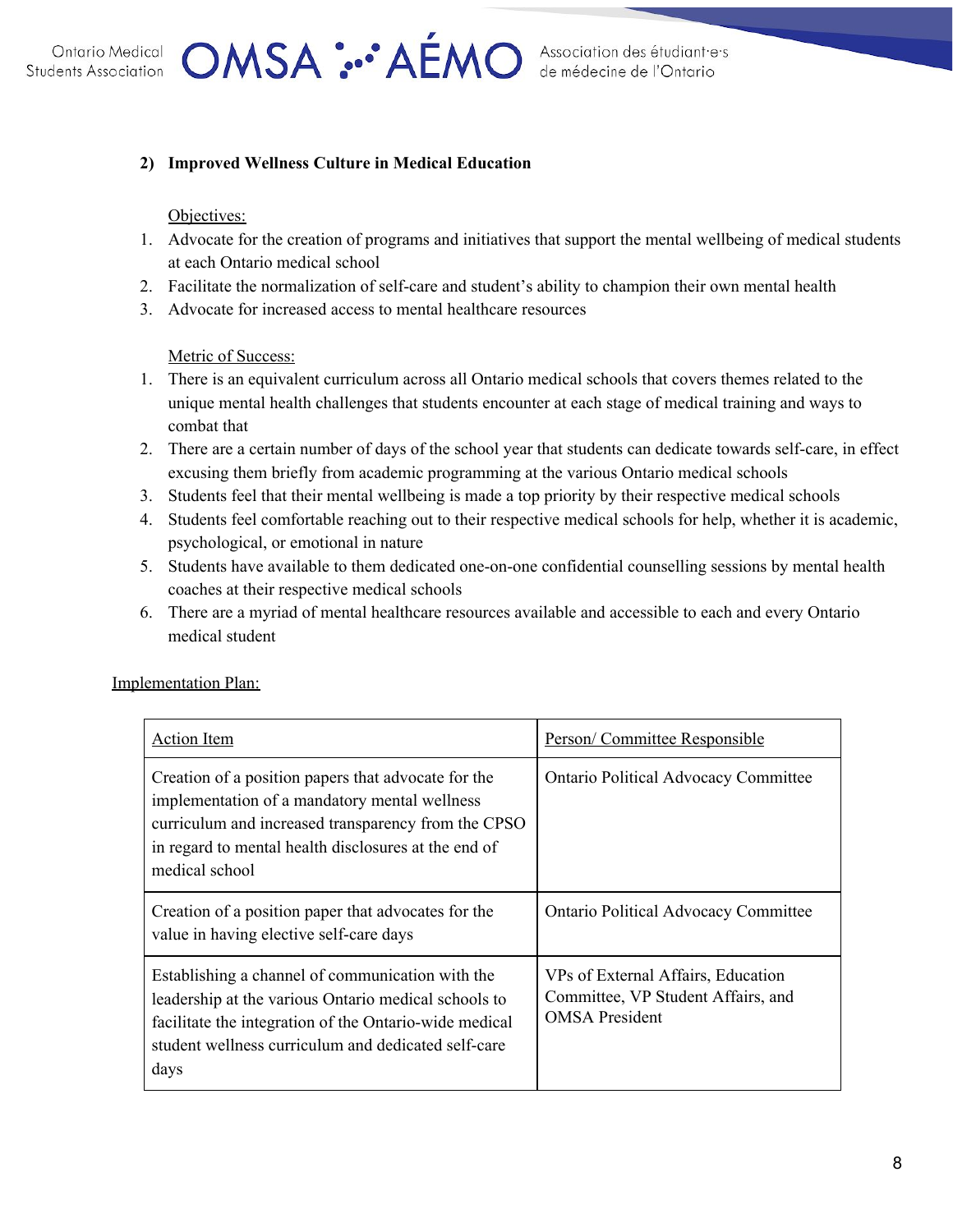## Ontario Medical **OMSA :..** AÉMO Association des étudiant e's

| Collaborating with the leadership at the various<br>Ontario medical schools to synthesize tangible ways of<br>dismantling the stigma medical students experience<br>related to mental health and helping students feel<br>supported by their home schools, including engaging<br>staff physicians in the discussion about the hidden<br>curriculum. | VP Student Affairs and VPs of External<br><b>Affairs</b> |
|-----------------------------------------------------------------------------------------------------------------------------------------------------------------------------------------------------------------------------------------------------------------------------------------------------------------------------------------------------|----------------------------------------------------------|
| Collaborating with the leadership at each Ontario<br>medical school to facilitate the availability of<br>counselling services by trained mental health<br>professionals specific for medical students                                                                                                                                               | VP Student Affairs and VPs of External<br>Affairs        |
| Ensuring that medical students at each Ontario<br>medical school have access to several mental health<br>and student mistreatment resources through OMSA<br>and home medical schools                                                                                                                                                                | VP Student Affairs and VPs of External<br><b>Affairs</b> |
| Develop methods or promote existing mediums that<br>increase the conversation about student mistreatment,<br>wellness, and personal stories.                                                                                                                                                                                                        | <b>VP Student Affairs</b>                                |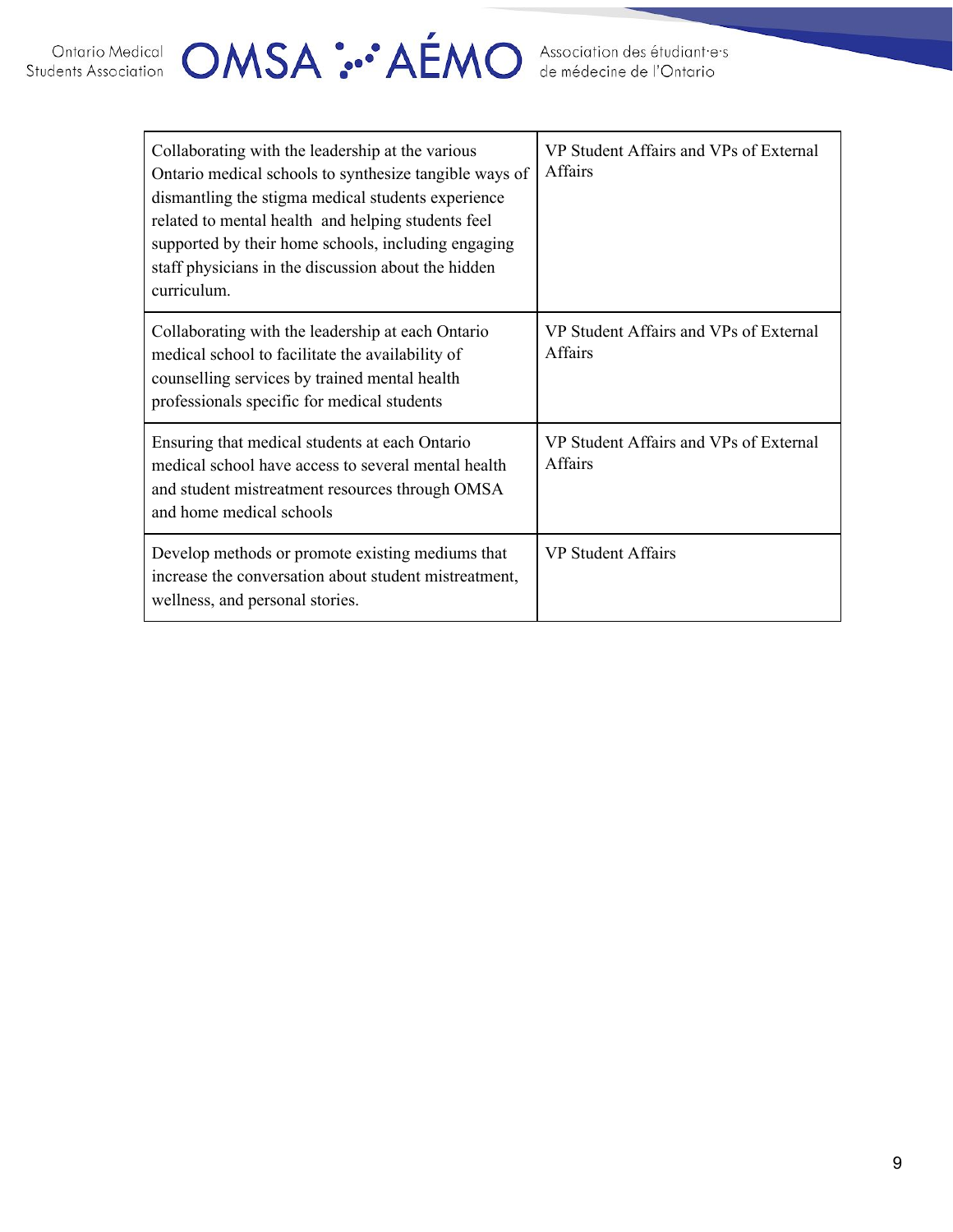OMSA : AÉMO Association des étudiantes

#### <span id="page-10-0"></span>**3) Supported Career Exploration for Medical Students**

#### Objectives:

- 1. Facilitate student access to explicit AFMC Elective Policies
- 2. Support early multi-specialty exposure to ensure adequate and diverse experiences for students
- 3. Advocate for transparency of Program Director expectations across specialties

#### Metric of Success:

- 7. There is a central document that clearly explains school specific elective requirements and policies
- 8. Students feel comfortable that they have met elective policies
- 9. Students feel they have had exposure to a variety of specialties before their elective time
- 10. Students can easily access residency program expectations
- 11. There is information available about the differences between community medicine and academic medicine, and opportunities for exposure to both are provided to students
- 12. Career planning resources are available and accessible to all students

#### Implementation Plan:

| <b>Action Item</b>                                                                                                                                 | Person/Committee Responsible           |
|----------------------------------------------------------------------------------------------------------------------------------------------------|----------------------------------------|
| Creation and maintenance of AFMC school and specialty specific<br>electives policies                                                               | <b>VP</b> Education                    |
| Update <b>HHR</b> guide regularly                                                                                                                  | VPs of Education and<br>Communications |
| Data regarding protected-half day exposure experiences at the 6<br>Ontario schools is collected and an assessment is made about next<br>steps      | <b>VP</b> Education                    |
| Ensuring residency programs have accessible expectations documents<br>for applicants (e.g. research expectations, elective expectations)           | <b>VP</b> Education                    |
| Ensuring career planning and mentorship resources are available<br>through OMSA and/or home medical schools                                        | <b>Wellness Committee</b>              |
| Collaborate with PARO to collect and disseminate information on job<br>market post-residency                                                       | President                              |
| Create a tab on the OMSA website with links to resources; O nboard<br>MD, HFO, HHR, report on average physician income by specialty<br>guide, etc. | <b>VP</b> Communications               |
| Develop a provincial mentorship program for medical students                                                                                       | <b>VP Student Affairs</b>              |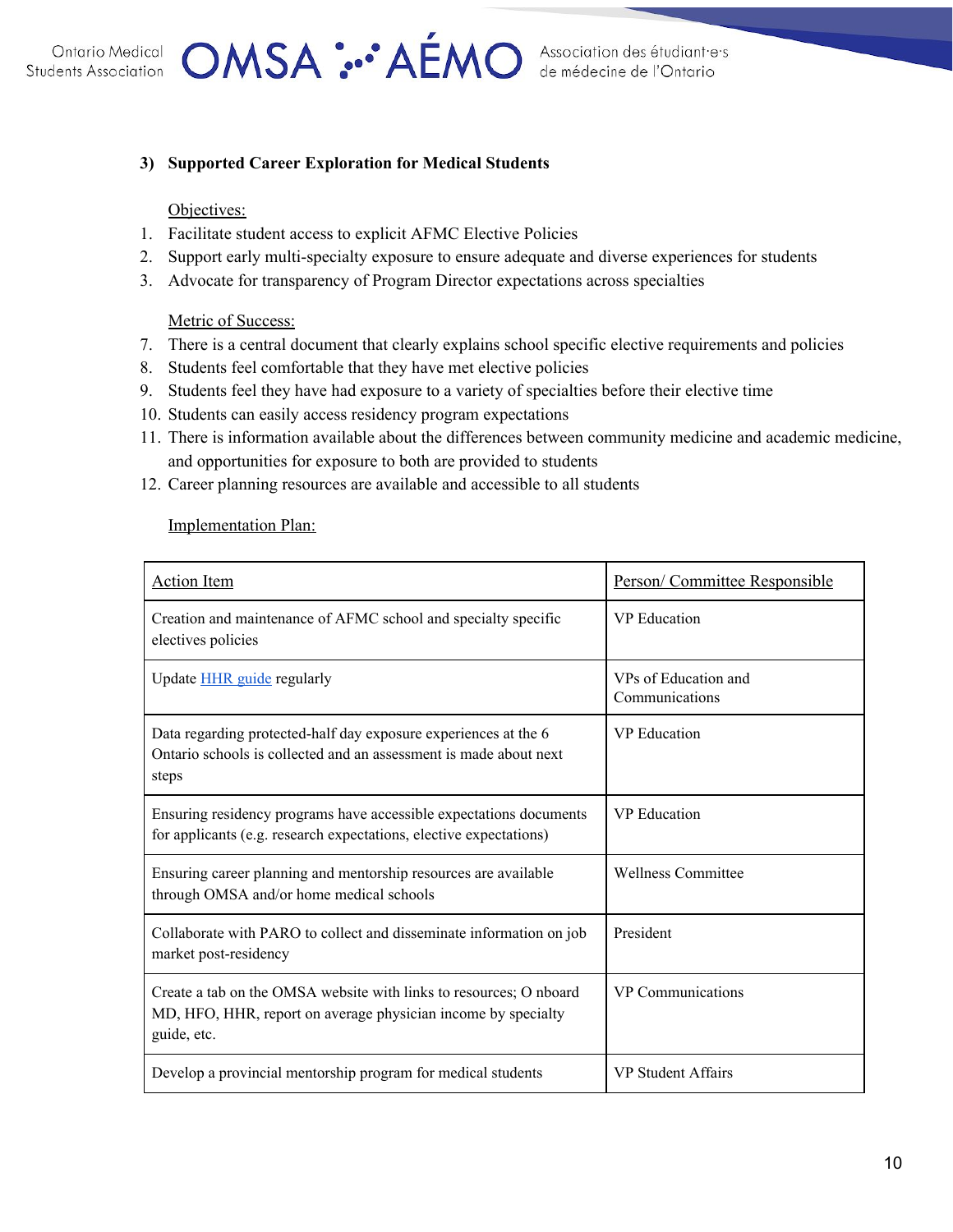

OMSA : AÉMO Association des étudiantes

#### <span id="page-11-0"></span>**4) Improved Institutional Memory**

#### Objective:

- 1. Establish a robust and effective system to assure institutional memory for the organization as a whole, and for individual portfolios and events.
- 2. Consistent transitions between OMSA Council years that are smooth and seamless.
- 3. Reduce redundancy and inefficiencies in communication between OMSA executive years by ensuring awareness of previous policies and history of OMSA.

#### Metric of Success:

- 1) OMSA Council members feel that their transition into their positions are smooth and seamless.
- 2) Avoidance of recurrent conversations without awareness of the discussions had by previous Councils.
- 3) OMSA's Executive team has an increased awareness of OMSA's past in order to plan for the future of the organization.

#### Implementation Plan:

| Action Item                                                                                                     | Person/Committee Responsible                                  |
|-----------------------------------------------------------------------------------------------------------------|---------------------------------------------------------------|
| Creation and continual updating of an official<br>"History of OMSA" Document.                                   | Governance Committee, lead by the VP<br>of Operations         |
| Completion of comprehensive transition documents<br>created for all positions, and major events within<br>OMSA. | Individual Council<br>members for their portfolios and events |
| Creation of a multi-year official council position to<br>serve as short-term institutional memory.              | Entire Council                                                |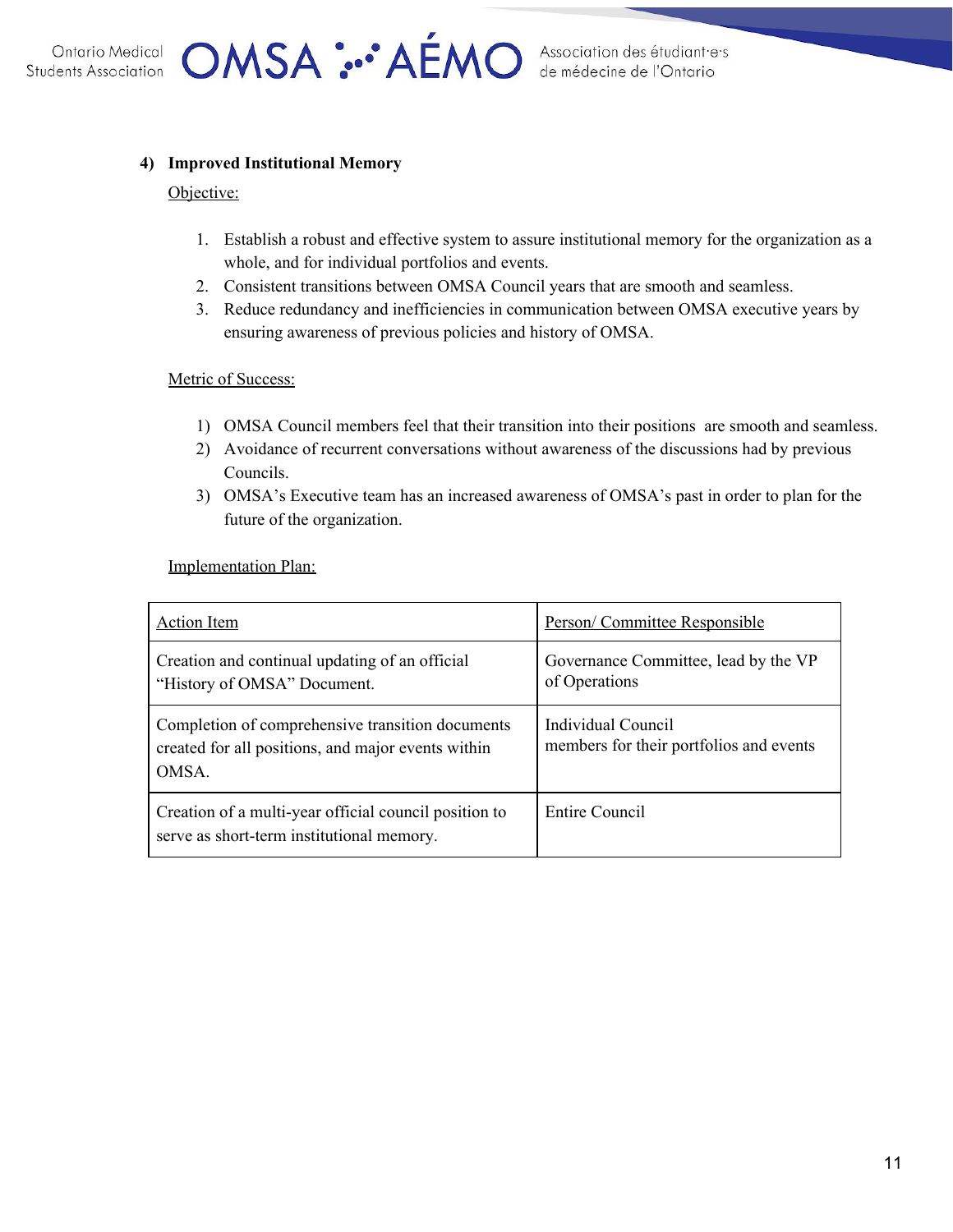OMSA :.. AÉMO Association des étudiantes

#### <span id="page-12-0"></span>**5) Increased Financial Stability**

#### Objective:

- 1. Continuously create and execute a budget that supports the needs of OMSA's membership through events, grants, and programs.
- 2. Smooth annual financial carryover between OMSW and other OMSA events.
- 3. Diversify the pool of sponsors/ partners and ensure that their values align with OMSA's (see OMSA's Sponsorship Policy).
- 4. Be transparent with the student body in regard to OMSA's funding and spending.

#### Metric of Success:

- 1) Secured long term financial partnerships with provincial and national organizations that provide consistency and stability to the OMSA budget.
- 2) Funds consistently being spent maximally and sensibly each year while not overspending.
- 3) Having a diverse pool of funding sources.
- 4) Our sponsors/ partner's values align with OMSA's values.

Implementation plan:

| Action Item                                                                                              | Person/Committee Responsible |
|----------------------------------------------------------------------------------------------------------|------------------------------|
| Implement regular budget updates and encourage<br>maximal spending for each budget line.                 | VP of Finance                |
| Secure long term and diversified sponsors/partners.                                                      | VP of Finance and President  |
| Ensure that the values of our sponsors/partners values<br>align with those of OMSA.                      | VP of Finance and President  |
| Create a Financial Graph (see Appendix F) annually<br>and make it available to the student body at large | VP of Finance                |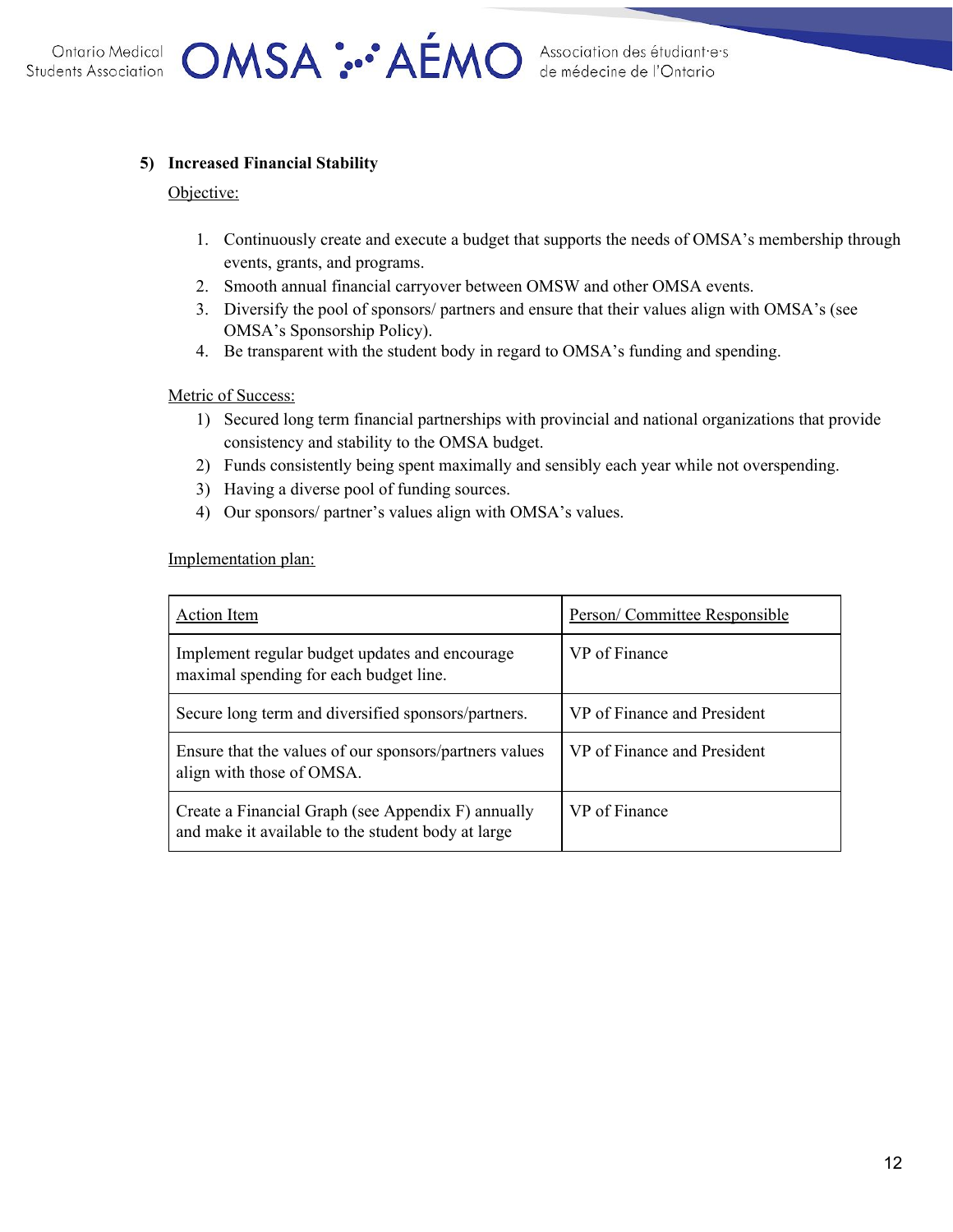OMSA : AÉMO Association des étudiantes

#### <span id="page-13-0"></span>**6) Improved Effectiveness of Internal Operations**

#### Objective:

- 1. Address limited engagement with general OMSA membership and unequal representation from medical schools outside central Ontario by focusing efforts on improving communication with these groups
- 2. Improve horizontal flow of information between OMSA portfolios and increase intra-organizational collaboration
- 3. Continue efforts to increase transparency with membership about strategic priorities, finances and communication with partner organizations (OMA, MoH, CPSO, COFM)
- 4. Incorporate feedback mechanisms into the organizational structure to allow for change and improvement in internal operations

Metric of Success:

- 1. Diverse applicant pool (re: medical school) for OMSA events and opportunities
- 2. General OMSA members report feeling more aware of the role of the organization and opportunities that are available
- 3. OMSA Executive/Committee members having a greater awareness of the roles and activities of other OMSA portfolios
- 4. OMSA Executive/Committee members having an avenue to report feedback on their experience and any suggestions for improvement

Implementation plan:

| <b>Action Item</b>                                                                                                                            | Person/Committee Responsible            |
|-----------------------------------------------------------------------------------------------------------------------------------------------|-----------------------------------------|
| Make targeted outreach efforts to increase communication with                                                                                 | VP of Communications,                   |
| OMSA members with limited engagement                                                                                                          | President                               |
| Make OMSA events more financially accessible to increase<br>participation from medical school campuses that are outside of<br>central Ontario | VP of Finance                           |
| Share strategic priorities, finances (sources, use of funds) and                                                                              | VPs of Finance,                         |
| communication with with partner organizations (OMA, MoH,                                                                                      | Communications, Education,              |
| CPSO, COFM) on OMSA website                                                                                                                   | and President                           |
| Create a mechanism for cross-portfolio communication and a                                                                                    | VPs of Operations and                   |
| horizontal flow of information                                                                                                                | Communications                          |
| Create and disseminate an biannual internal<br>feedback/performance review tool for OMSA<br>Executive/Committee members                       | VPs of Operations and<br>Communications |
| Create a comprehensive and effective introductory presentation                                                                                | VPs of Operations and                   |
| for VP Externals to use when presenting OMSA to their schools.                                                                                | Communications                          |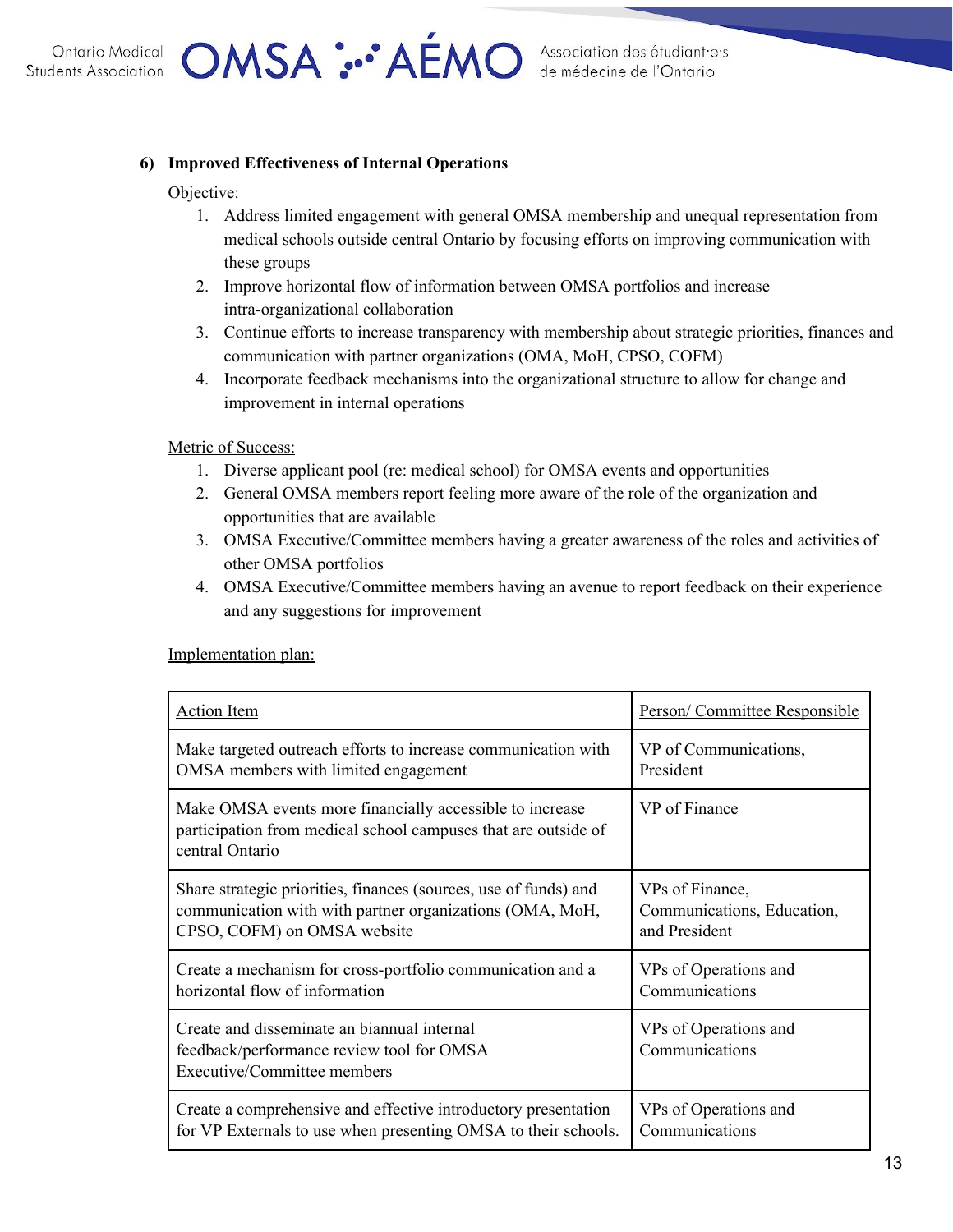

OMSA : AÉMO Association des étudiantes

#### <span id="page-14-0"></span>**7) Improved delineation between OMA Section of Medical Students and OMSA**

#### Objective:

- 1. Address the overlap in the nature and role of these groups
- 2. Improve communication between OMSA portfolios and OMA staff or committee
- 3. Ensure Ontario medical students are properly represented both within and in collaboration with the OMA
- 4. Determine the role of student representation across Ontario and opportunities for comprehensive growth

#### Metric of Success:

- 1. Ontario medical students report satisfaction with the level of representation they have within the OMA, the Ministry of Health, the academic environment and other relevant organizations
- 2. Medical student opinions and perspective are routinely considered in OMA policies and procedures
- 3. Ontario medical students have a public standing with which to express opinions and views, regardless of that of the OMA
- 4. General OMSA members are able to identify the roles and relationships between OMSA and the OMA.
- 5. Clear delineation and standardized procedures for both OMA Section of Medical Student elections and OMSA executive council elections.

Implementation plan:

| <b>Action Item</b>                                                                                                                                                                                                                              | Person/Committee Responsible                                       |
|-------------------------------------------------------------------------------------------------------------------------------------------------------------------------------------------------------------------------------------------------|--------------------------------------------------------------------|
| Have focus groups with students representing a wide selection<br>across the province and training year to determine current<br>perspectives on their representation within the OMA                                                              | President, President-Elect                                         |
| Create educational material directed at OMSA executive, and<br>general members regarding the historical and current nature of<br>the OMSA and OMA relationship                                                                                  | President, President-Elect, VP<br>Communications, VP<br>Operations |
| Collaborate with OMA staff to understand the nuances and<br>implications of the OMSA and OMA relationship                                                                                                                                       | President, President-Elect                                         |
| Collaborate with OMA staff to understand the logistical and<br>legal implications of OMSA functioning as an independent<br>organization, including but not limited to administrative support,<br>financial obligations, legal obligations       | President, President-Elect, VP<br>Finance, VP Operations           |
| Complete a cost benefit analysis of OMSA's current working<br>relationship with the OMA, OMSA functioning as a completely<br>independent organization, and as uniting fully with the OMA for<br>OMSA Council consideration and future direction | President, President-Elect                                         |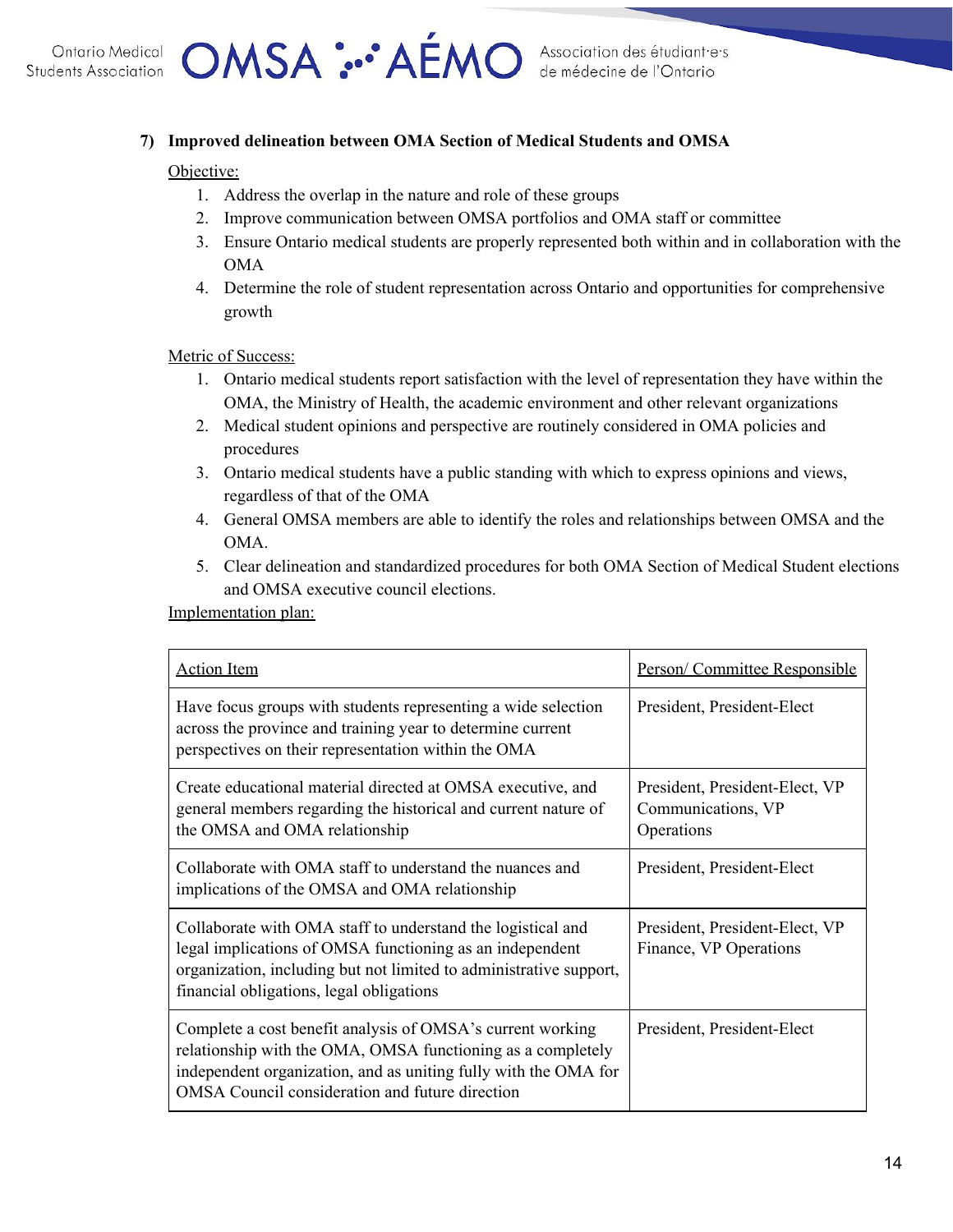

### Ontario Medical **OMSA :..** AÉMO Association des étudiant e<sup>-s</sup>

#### <span id="page-15-0"></span>**Appendix A: Organizational Chart**

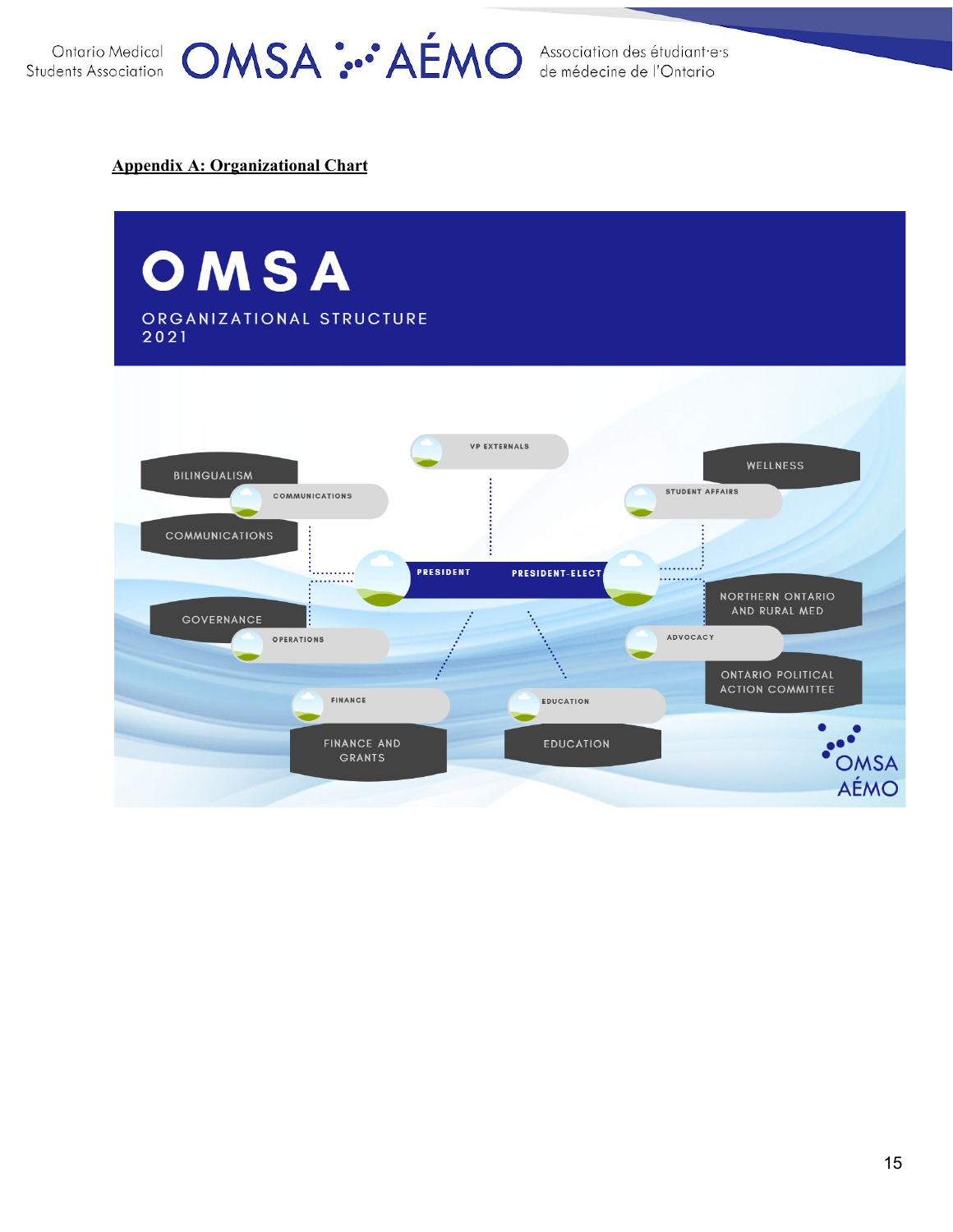### OMSA :.. AÉMO Association des étudiantres

#### **Appendix B: OMSA Strategic Plan Authors List**

Rae Woodhouse (Queen's, OMSA Director of Finance and Internal Affairs) Ushma Purohit (Toronto, Governance Committee Member) Jenny Cho (Toronto, Governance Committee Member) Sinthu Senthillmohan (Toronto, VP External & Governance Committee Member) Angela Fan (Western, Governance Committee Member and VP External) Montana Mason (McMaster, Governance Committee Member) Malavan Ragulojan (McMaster, Governance Committee Member) Priyanka Singh (Western, Governance Committee Member) Raza Syed (Toronto, Governance Committee Member) Debbie Brace (McMaster, OMSA Chair) Sharon Yeung (Queen's, OMSA Co-Chair)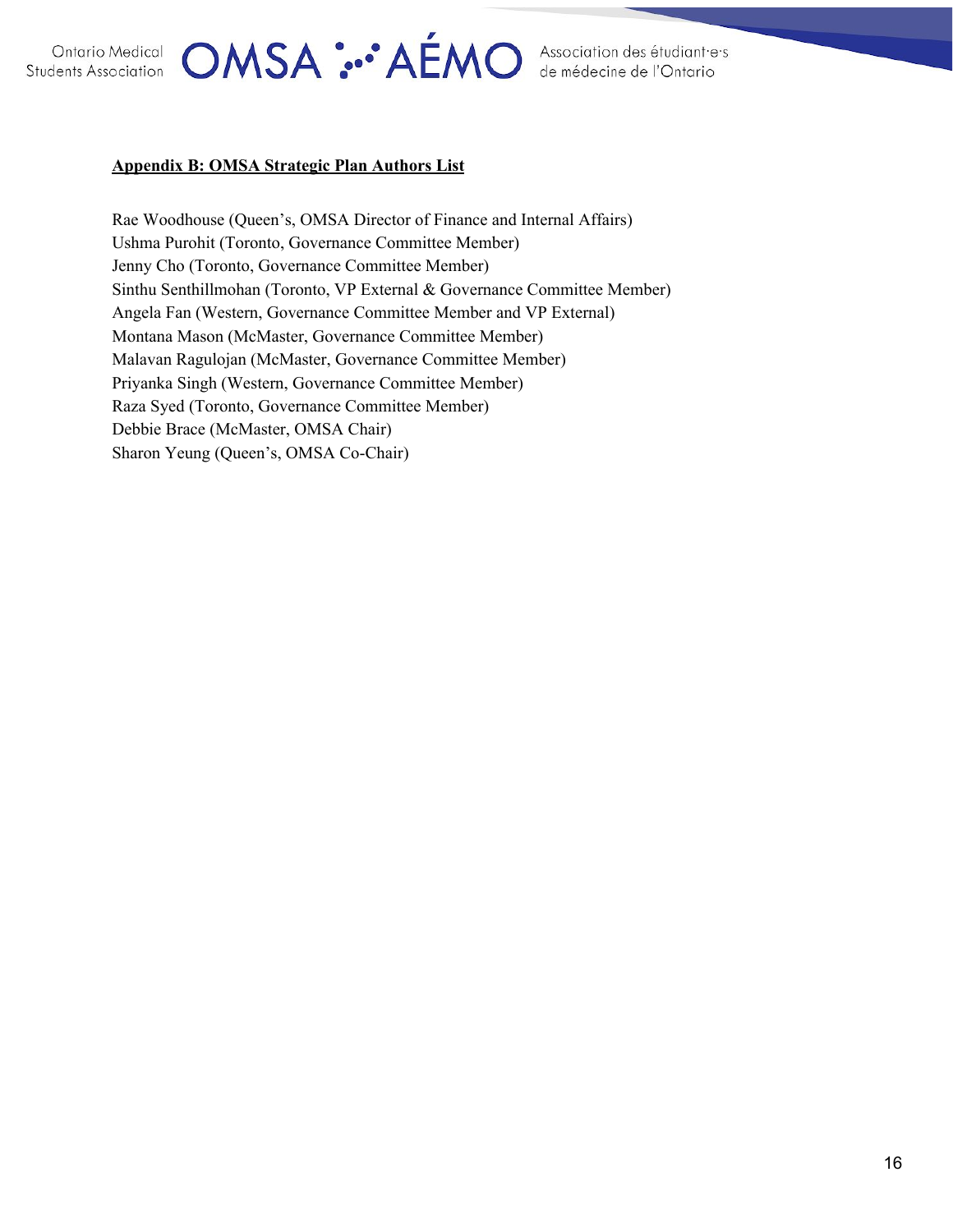### OMSA :..• AEMO Association des étudiantes

#### <span id="page-17-0"></span>**Appendix C: Environmental Scan**

Current Issues facing Ontario medical students:

- 1. Educating medical students in regards to residency matching and assisting them with career planning
- 2. Easier access to resources to support students transitioning into pre-clerkship, clerkship and/or residency

#### CFMS priorities:

- 1. Promote Day of Action annual meeting with Canadian medical students and Parliamentarians to propose positive changes in the Canadian health care system
- 2. Promote student wellness and easier access to wellness resources at all medical schools and their surrounding community
- 3. Promote global health by encouraging medical students to partake in international clinical electives/research projects
- 4. Connects medical students with each other through numerous meetings, programs and events to facilitate the sharing of best local practices and to forge a strong sense of camaraderie among students

#### OMA initiatives :

- 1. Facilitate mock CaRMS interviews for fourth year medical students in concert with CMA.
- 2. OMA ambassador program invites one medical student from every school to attend its 2 general council meetings every year to introduce them to medical politics and connect them with physicians that have similar interests.
- 3. Provides discounted insurance and travel for medical students travelling for CaRMS interviews.

Current relevant politics:

- 1. Medical school graduates are facing an increasingly competitive residency matching landscape. It is in the best interests of the provincial and federal governments to improve the matching process to reduce the amount of unmatched graduates.
- 2. The current Ontario health care system is in need of an overhaul due to the increasing prevalence of bed shortages and practice of hallway medicine. Currently the provincial and federal governments differ in their approaches to solving this issue, which is important to students who will soon be entering the workplace and forced to operate in an overburdened system.
- 3. Canadian medical graduates are facing difficulties obtaining Health Canada documentation required to complete residency placements abroad. Due to the competitive nature of residency placements, many students are put in the position of requiring international supervised residency placements in order to fulfill requirements before obtaining their license. These delays from the federal government place significant roadblocks on students successfully completing their educations and practicing medicine.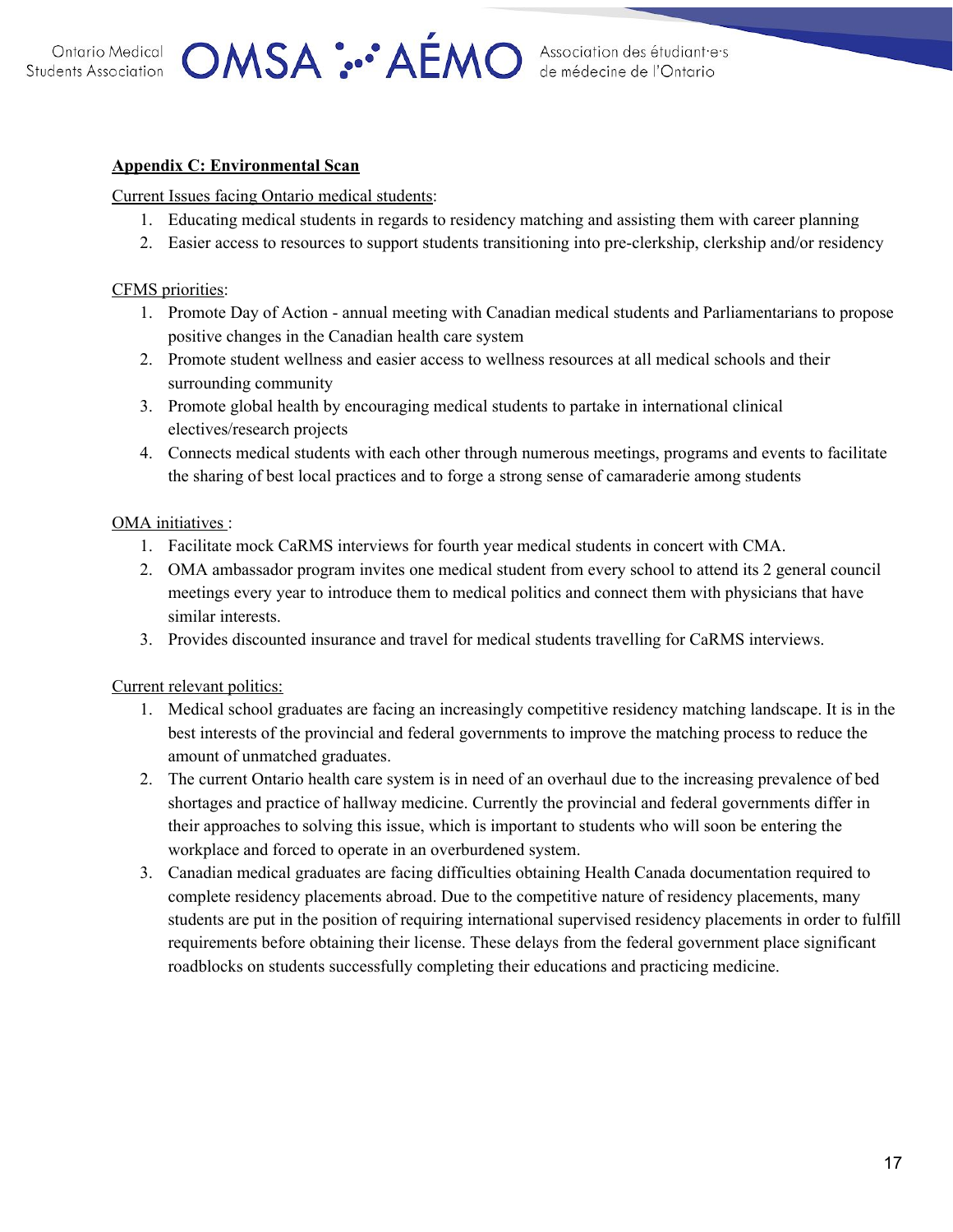OMSA :.. AÉMO Association des étudiantes

### <span id="page-18-0"></span>**Appendix D: Emerging Issues document**

You can find the "Emerging Issues" document that was created at the OMSA General Meeting in May 2019 by representatives from all 6 member schools [here](https://docs.google.com/spreadsheets/d/1vJg_XIFOwHIJOb7ARbhi_xj5Fv-086-BsbI1H5t1TaY/edit#gid=0). This document was utilized to create the Strategic Goals for this Strategic and Financial plan.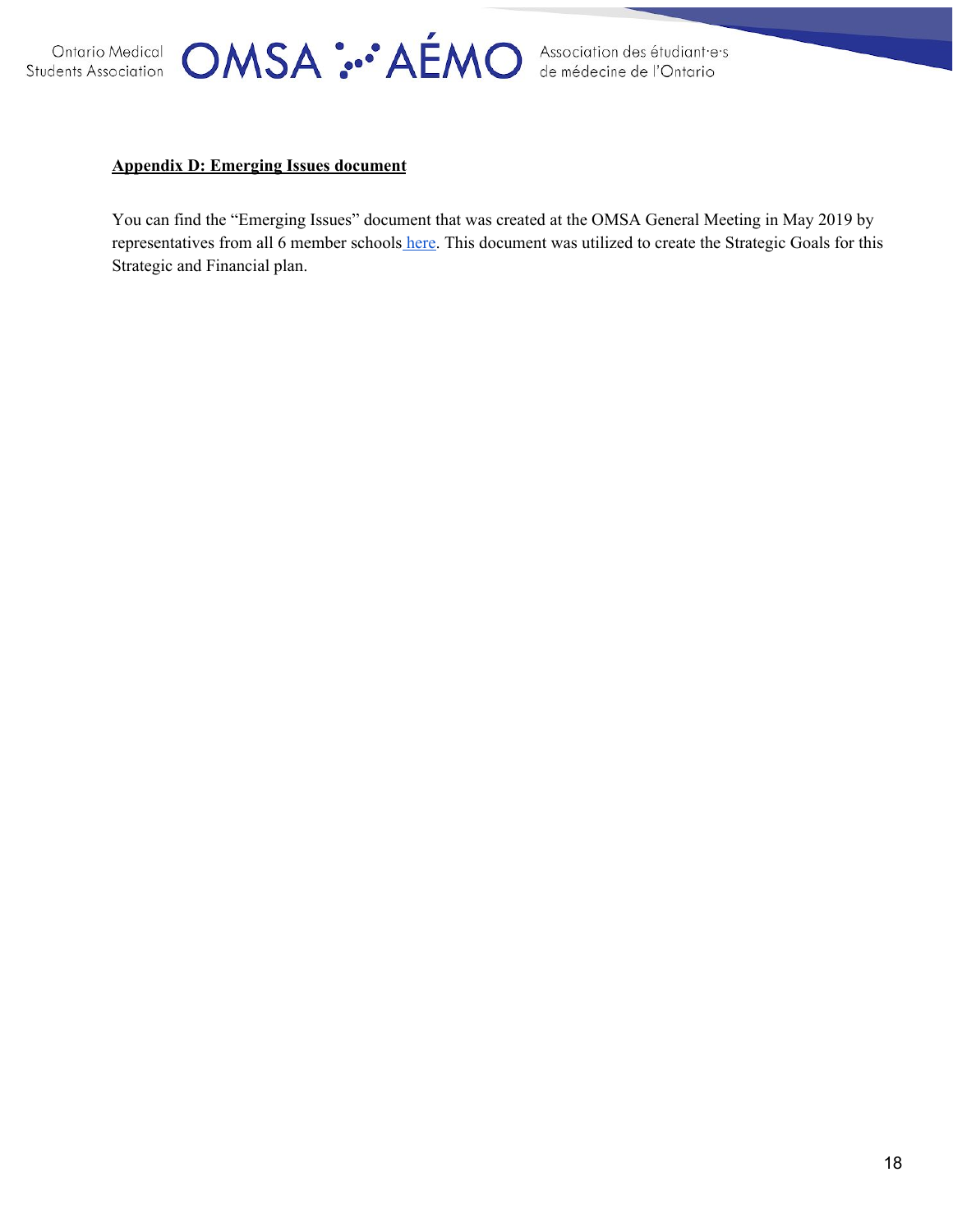

### <span id="page-19-0"></span>**Appendix E: SWOT Analysis**

| <b>Strengths</b>                                                                                                                                                                                                          | <b>Weaknesses</b>                                                                                                                                                                                      |
|---------------------------------------------------------------------------------------------------------------------------------------------------------------------------------------------------------------------------|--------------------------------------------------------------------------------------------------------------------------------------------------------------------------------------------------------|
| Diverse Impact: the diversity and breadth of OMSA<br>portfolios allow for tremendous opportunity for<br>Ontario medical students to engage in personal areas of<br>interest and development                               | Limited Engagement: unawareness within general<br>OMSA members about the role of the organization and<br>the availability of opportunities                                                             |
| <b>Relationships:</b> OMSA has positive and<br>well-established relationships with the OMA, MOH,                                                                                                                          | <b>Institutional Memory:</b> No clear guidelines for<br>role/portfolio transitions from one year to the next                                                                                           |
| CPSO, COFM, MOH, and other organizations<br>Efficient: the internal organization of OMSA allows                                                                                                                           | Unequal Representation: Difficult to engage with<br>and gain representation from medical schools and<br>campuses outside of central Ontario                                                            |
| for a good vertical flow of information with minimal<br>structural inefficiencies                                                                                                                                         | Silos: poor horizontal flow of information between<br>OMSA portfolios and limited collaboration                                                                                                        |
| Opportunities                                                                                                                                                                                                             | <b>Threats</b>                                                                                                                                                                                         |
| <b>Improve Communication: can address limited</b><br>engagement with general membership and unequal<br>representation from certain medical schools by<br>focusing efforts on improving communication with<br>these groups | Financial Stability: lack of diversity in funding<br>sources results in financial dependence<br>Alignment: a discrepancy may exist on occasion<br>between the operational and governance procedures of |
| Transparency: continue efforts to increase<br>transparency with membership about strategic<br>priorities, finances and communication with partners<br>(OMA, CPSO)                                                         | the OMA and OMSA                                                                                                                                                                                       |
| Structural Change: Leverage the role of OMSA<br>Co-Chair to address the structural needs of the<br>organization and improve cross-portfolio<br>communication                                                              |                                                                                                                                                                                                        |